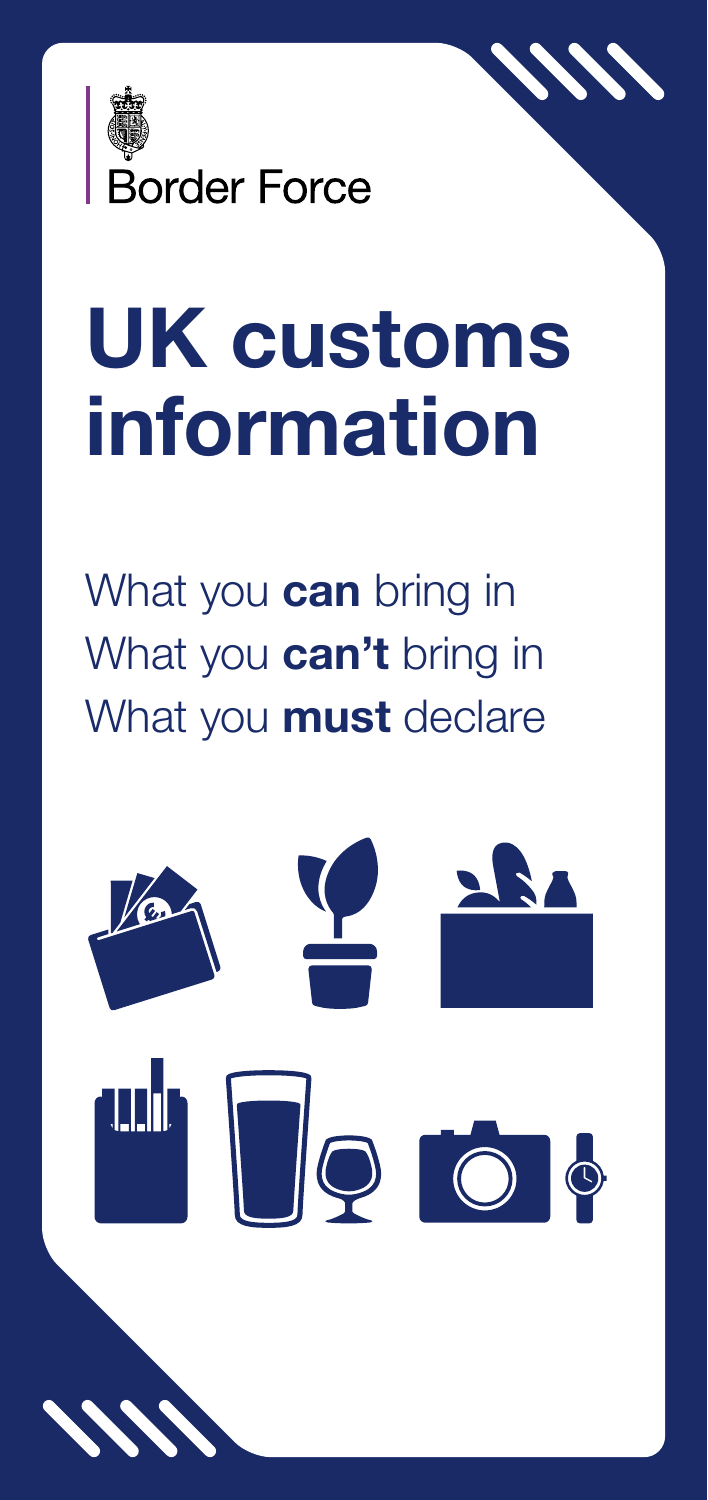## **Contents**

This leaflet tells you about going through Customs when entering the United Kingdom. It details what you are and are not allowed to bring in, and the allowances on restricted items before you have to pay duty and/or tax on it. What you can bring in will vary depending on where you are travelling from.

We have a duty to protect the UK from drugs, firearms and other harmful goods and to stop smugglers evading taxes. This also includes goods that travellers should pay UK tax and duty on. To do this, we need your help and co-operation. If we stop you and ask you about your baggage, please co-operate. We may stop you to ask questions, make checks and if you break the rules, seize your goods (including any vehicle you use to transport them).

#### **Don't Risk It All**

If you get caught smuggling goods or selling goods you did not declare, you could face prosecution and imprisonment. If we are satisfied that the goods are for a commercial purpose, we may seize them and any vehicle used to transport them, and may not return them to you. If you are unsure about the goods you are carrying please speak to an officer in the red channel or on the red point phone.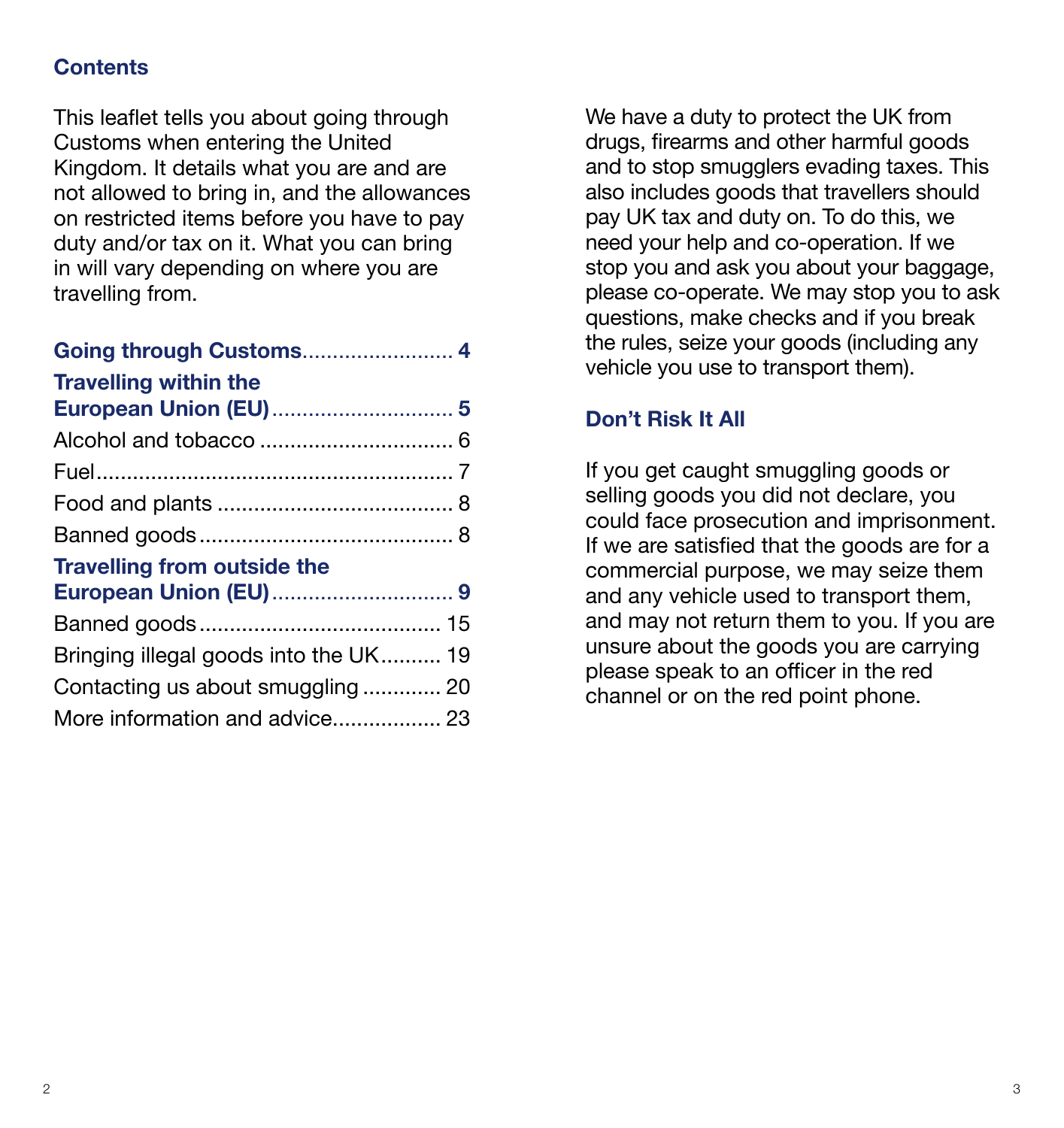## **Going through Customs**

Most UK ports and airports have three exits or 'channels': the red, green and blue channel.

Some ports and airports only have one exit and a red point phone where you declare goods.

If you let a coach, ferry or aircraft store your goods while travelling to the UK, you must make sure you collect the exact goods obtained by you and go through the correct channel.

#### **Blue Channel**

Use the blue channel if you are travelling from a country **within the European Union (EU)** with no banned or restricted goods (see pages 15 – 19).

#### **Green Channel**

Use the green channel if you are travelling from a country **outside the European Union (EU)** with goods that:

do not go over your allowances

(see pages 5 – 8 for further information)

- are not banned or restricted
- (see pages 15 19 for further information).

#### **Red Channel or Red Point Phone**

You must use the red channel or the red point phone if you:

- have goods or cash (pages 12 and 14) to declare;
- have commercial goods, see 'Notice 6 Merchandise in baggage' available from the advice service (page 23) for more information;
- are not sure about what you need to declare.

#### **Travelling within the European Union (EU)**



You can bring an unlimited amount of most goods into the UK, for example, you can bring in any alcohol, tobacco, meat and dairy products – as long as they are for your own use and transported by you. 'Own use' means for your own consumption or gifts. If you intend to sell or accept any kind of payment for food, alcohol or tobacco products you bring in then this is classed as commercial use. Please contact the advice service (page 23) for more information.

#### **EU countries:**

Austria, Belgium, Bulgaria, Croatia, Cyprus\*, Czech Republic, Denmark, Estonia, Finland, France, Germany, Greece, Hungary, Ireland (Republic of), Italy, Latvia, Lithuania, Luxembourg, Malta, the Netherlands, Poland, Portugal, Romania, Slovakia, Slovenia, Spain (but not the Canary Islands), Sweden, the UK (but not the Channel Islands).

Although Gibraltar is part of the EU, it is outside the Community Customs territory. The customs allowances for outside the EU therefore apply.

\*Though the whole of Cyprus is part of the EU, goods from any area of Cyprus not under effective control of the Government of the Republic of Cyprus are treated as non-EU imports.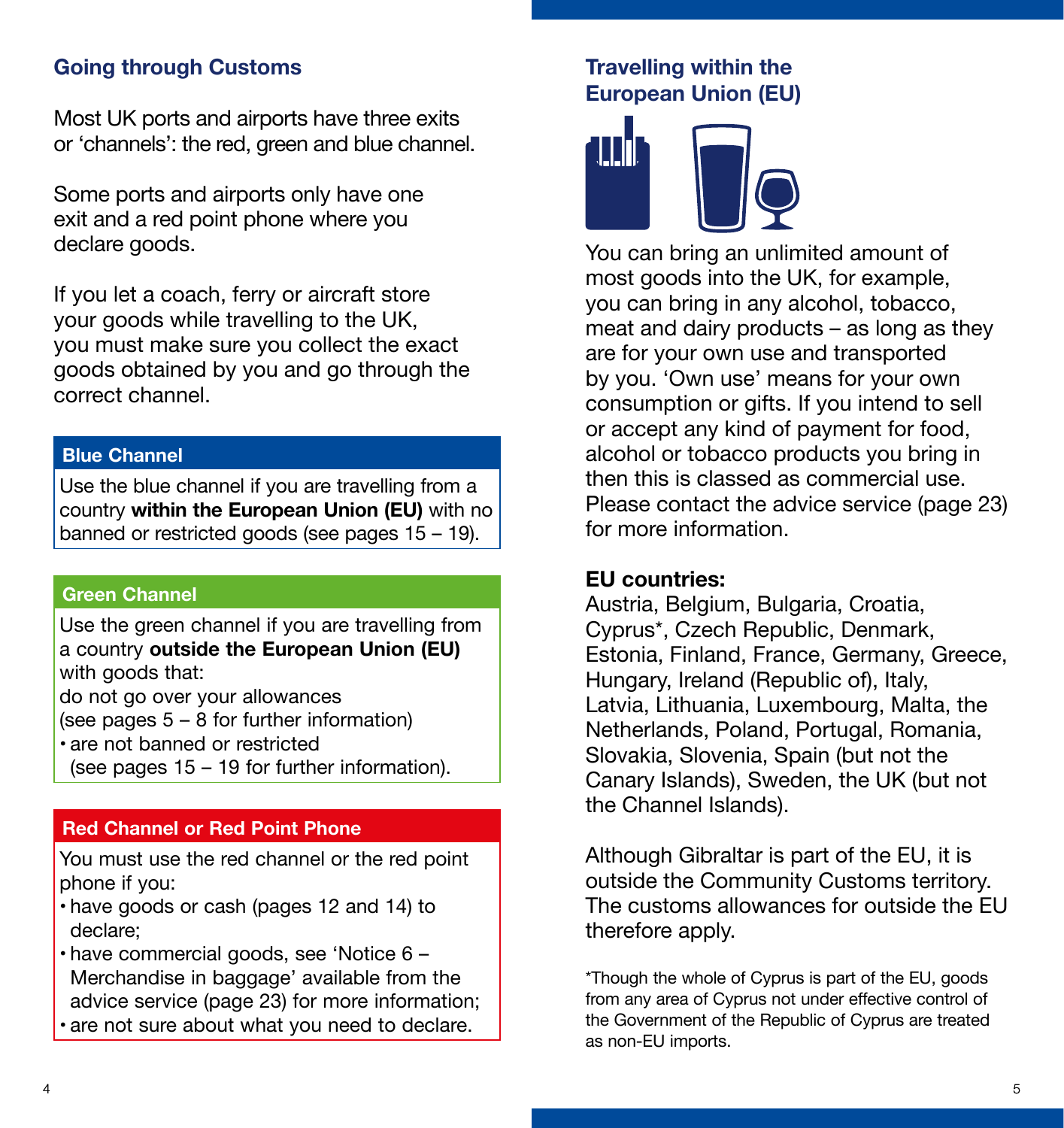# **Alcohol and tobacco**



There are no limits on the amount of duty and/or tax paid alcohol and tobacco that you can bring into the UK as long as they are for your own use or gifts and are transported by you.

If you are bringing in alcohol or tobacco goods and we have reason to suspect they may be for a commercial purpose, an officer may ask you questions and make checks. For example, about:

- the type and quantity of goods you have bought
- why you bought them
- how you paid for them
- whether all your goods are openly displayed or concealed
- how often you travel
- how much you normally smoke or drink
- any other relevant circumstances.

We are more likely to ask you questions if you have more than:

- 800 cigarettes
- 200 cigars
- 400 cigarillos
- 1kg tobacco
- 110 litres of beer
- 90 litres of wine
- 10 litres of spirits
- 20 litres of fortified wine (for example, port or sherry).

**Please note that the country where you buy tobacco may have its own laws on how much tobacco you can buy or keep. If you are not sure, please check with that country's authorities before you buy.**

#### **Fuel**



In addition to fuel held in the standard tank of a vehicle, tourist travellers to the UK may carry reserve fuel for use in that vehicle in an appropriate canister. It should be noted that for safety reasons ferry and train companies impose strict limits on the amount of fuel carried outside the fuel tank.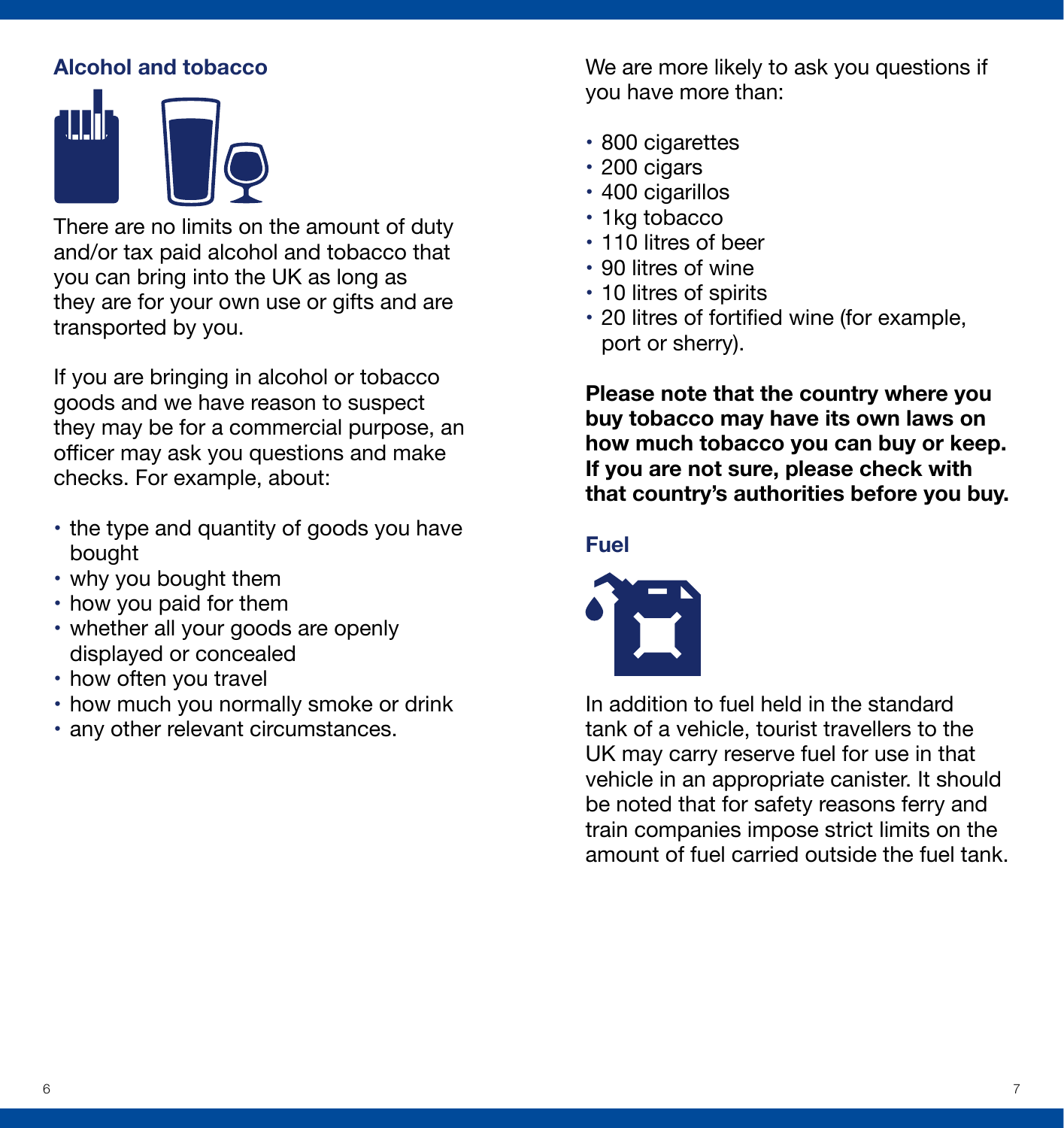## **Food and plants**



If you are travelling from a country within the EU, you may bring in any meat, dairy or other animal products. You may also bring in any fruit, vegetables or plant products other than plants and seeds of Fraxinus (Ash) intended for planting as long as they are, grown in an EU Member State, free from pests and diseases and are for your own use or consumption. See leaflets 'Bringing food products into the UK' and 'Bringing fruit, vegetable and plant products into the UK' available from **www.gov.uk/bringing-food-animalsplants-into-uk**

For animal products, EU countries also include: Andorra, the Canary Islands, the Channel Islands, the Isle of Man, Liechtenstein, Norway, San Marino and Switzerland. For fruit, vegetable and plant purposes, EU countries also include: Andorra, the Channel Islands, the Isle of Man, Switzerland and San Marino.

#### **Banned goods**



There are certain goods that are banned or restricted in the UK regardless of what country you are travelling from. See pages 15 – 19 for more information.

#### **Travelling from outside the European Union (EU)**



When travelling from outside the European Union (including the Canary Islands, the Channel Islands, and Gibraltar) you can bring in goods up to the limits below without paying duty and/or tax in the UK. These goods must be for your own use or as gifts and transported by you.

If you intend to sell or accept any kind of payment for the goods you bring in then this is classed as commercial use. See 'Notice 6 – Merchandise in Baggage' available from the advice service (page 23) for more information.

Details of your allowances follow.

If you have any goods over these limits, please speak to an officer in the red channel or on the red point phone.

Passengers transferring at a UK or other EU airport should check the rules on the carriage of liquids (including duty free) purchased at airports outside the EU as these items may not be permitted through the security search point on transfer. Further information can be found on the GOV.UK website:

**www.gov.uk/hand-luggage-restrictions**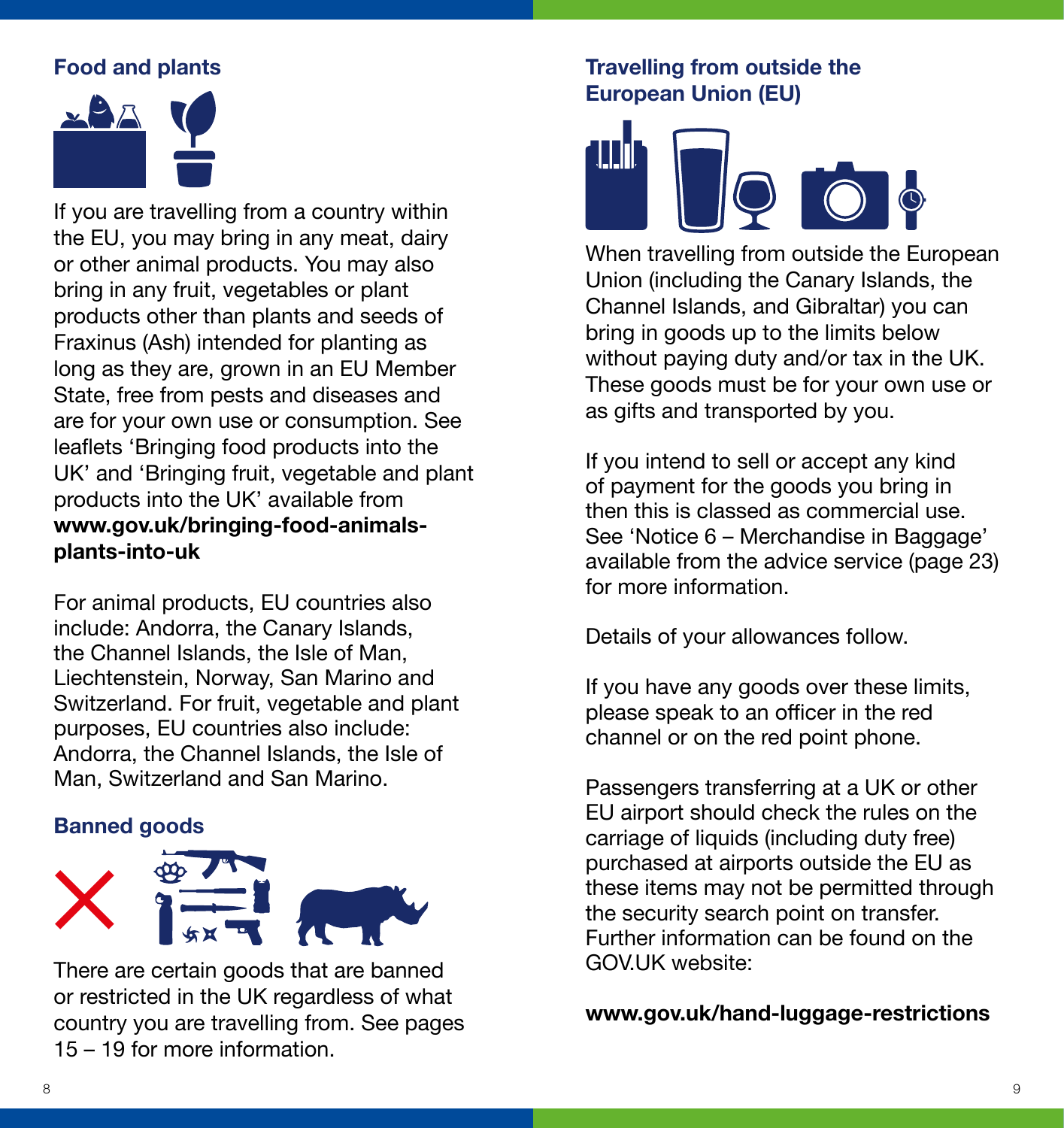## **Alcohol and tobacco**



You are allowed to bring in the following without paying duty and/or tax in the UK:

#### **Alcohol**

1 litre of spirits or strong liqueurs (over 22% volume), **or** 2 litres of fortified wine (such as port or sherry), sparkling wine or any other alcoholic beverage of less than 22% volume

You may combine these allowances, provided that you do not exceed your total alcohol allowance. For example, if you only bring back 1 litre of fortified wine (50% of your full allowance of 2 litres), you may also bring back half a litre of spirits (50% of the full allowance) to make up your 100% alcohol allowance. Please note, this is only an example and other combinations are also allowed.

In addition, you may also bring back:

16 litres of beer, **and** 4 litres of still wine

#### **Tobacco**

200 cigarettes, **or** 100 cigarillos, **or** 50 cigars, **or** 250g of tobacco\* (including shisha tobacco)

You can combine these allowances, provided that you do not exceed your total tobacco allowance. For example, if you only bring back 100 cigarettes (50% of your full allowance of 200), you may also bring back 25 cigars (50% of the full allowance) to make up your 100% tobacco allowance. Please note, this is only an example and other combinations are also allowed.

#### **Please note that you cannot combine your alcohol and tobacco allowances.**

**If you are under 17 years of age, you cannot have the alcohol and tobacco allowances.**

#### **Bought alcohol or tobacco in an EU country?**

If you are bringing back duty and tax paid alcohol or tobacco for your own use that you obtained in an EU country, these do not count as part of your allowance and you will not have to pay any more duty and/or tax on these. Just make sure you can prove that you bought them in an EU country, for example, by producing a receipt if questioned.

\* All references to tobacco products include herbal smoking products. The allowance on cigarettes includes all types of cigarettes – normal, herbal or a combination of both. These rules apply whether you are travelling within or from outside the European Union.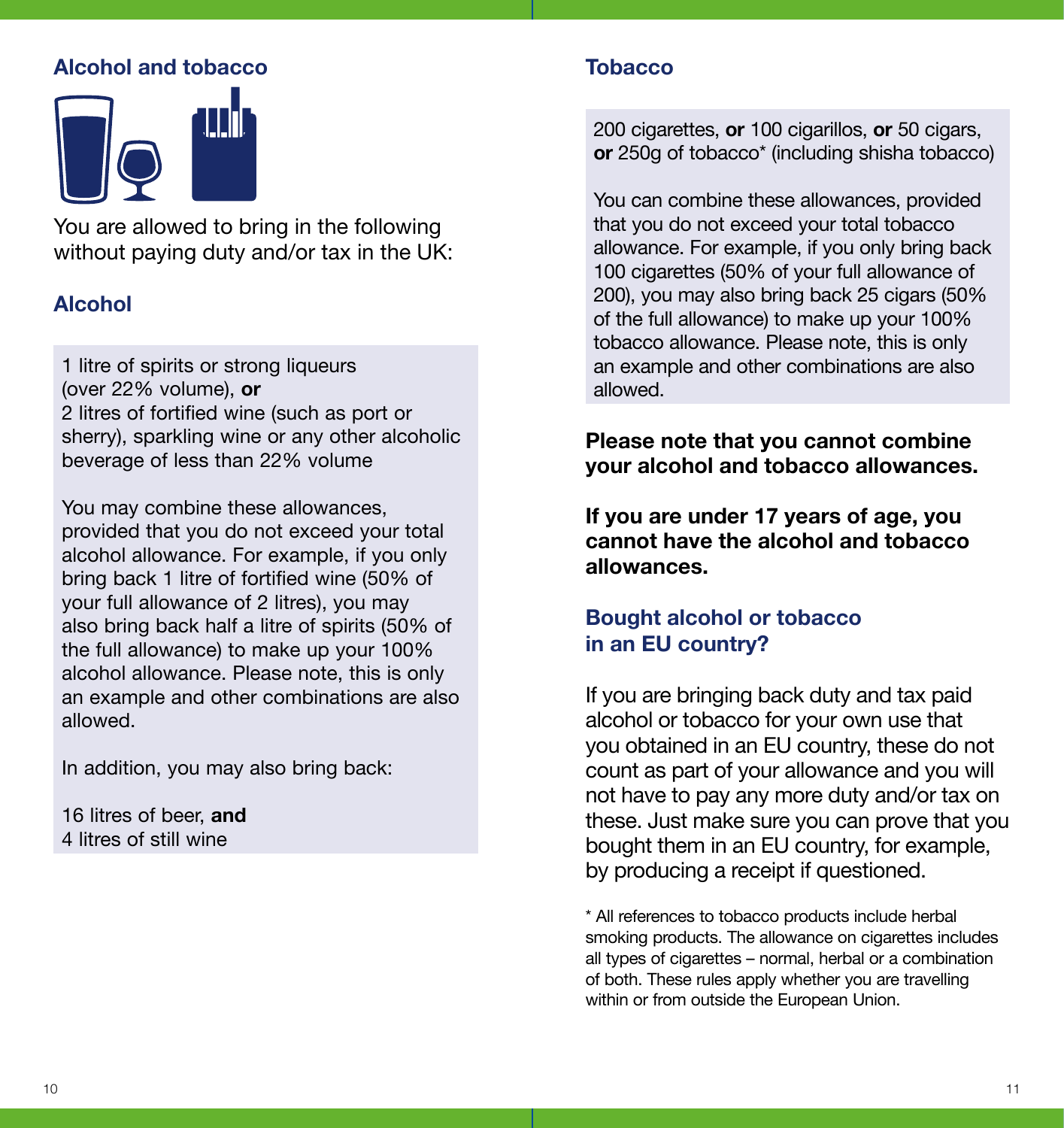#### **Other goods (including gifts and souvenirs)**



Most travellers can bring other goods into the UK worth up to £390 (e.g. perfume and electrical goods) without paying duty and / or tax in the UK.

However, passengers travelling by private plane or boat for pleasure purposes are only entitled to a lower allowance of £270.

If you bring in goods worth more than your allowance, you must pay duty and / or tax on the full value, not just the value above the allowance.

You cannot group individual allowances together to bring in an item worth more than the limit.

# **Food and plants**



From most countries outside the EU, you are not allowed to bring in any meat, honey or dairy products. This is because they can carry diseases, which can devastate our environment and economy.

Other animal products may also be banned although you may bring in a small quantity of some products from certain countries for your own use.

Most fruits, vegetables, seeds and bulbs are also subject to weight or quantity restrictions. Some plants and plant products (including potatoes) and loose soil may not be brought into the UK unless you have obtained the relevant official licence. For more information, see leaflets 'Bringing food products into the UK' and 'Bringing fruit, vegetable and plant products into the UK' available from the advice service (page 23) and **www.gov.uk/ bringing-food-animals-plants-into-uk.**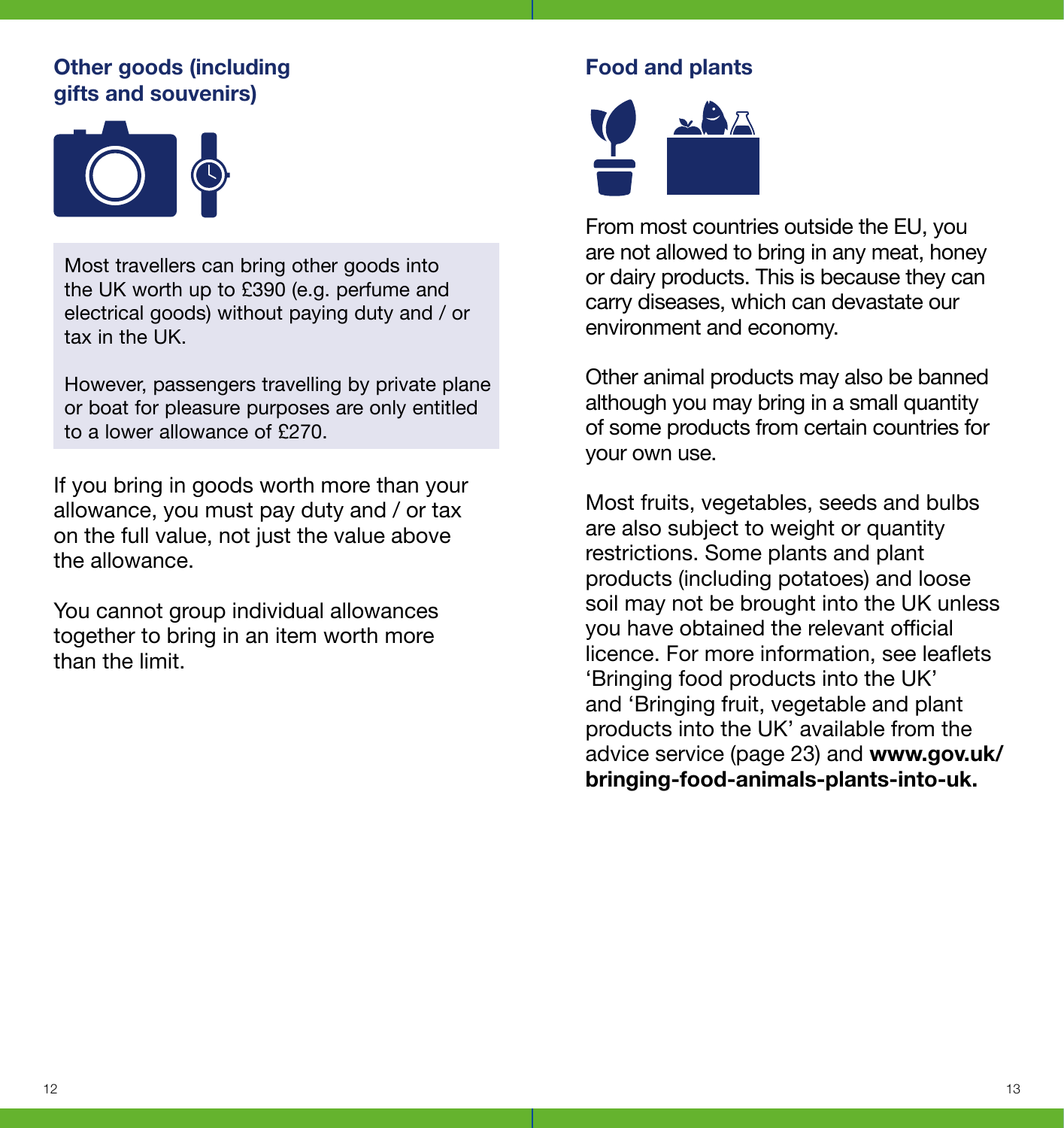## **Declaring cash**



If you are carrying cash equivalent to 10,000 euros or more you must declare it when you enter the UK from a country outside the EU. Please complete a cash declaration form at the UK port or airport. See leaflet 'Carrying Cash in and out of the United Kingdom' for more information. Please note that for EU cash declaration purposes, the Isle of Man and Channel Islands do not count as being part of the UK.

#### **Air transfers**

If you are transferring to another flight to another EU country or a UK domestic flight, you will usually only need to declare the goods in your hand luggage.

You normally do not need to declare your hold baggage until you collect it at your final destination.

## **Bringing your personal belongings or your car into the UK?**

See 'Notice 3' available from the advice service (page 23) for more information.

#### **Banned goods**

There are certain goods that are banned or restricted in the UK regardless of what country you are travelling from. Go to pages 15 – 18 for more information.

## **Banned goods**



**There are certain goods you are not allowed to bring into the UK regardless of what country you are travelling from – this is to protect society, animal and public health and the environment.**

**If you are not sure about any of the goods you bring into the UK, speak to an officer in the red channel or on the red point phone.**

Please note that this is not a full list, but it includes the most important examples.

## **The following goods are banned completely:**



**Controlled Drugs** such as cocaine, heroin, MDMA (Ecstasy), cannabis, barbiturates, amphetamine and methamphetamine.



**Offensive weapons** such as flick and gravity knives, butterfly knives, push daggers, belt-buckle knives, death stars, swordsticks, stealth (nonmetallic) knives, knives disguised as everyday objects, knuckledusters, blowpipes, truncheons, and some martial arts equipment.

## **Other weapons**

Self defence sprays and electric shock devices such as stun guns.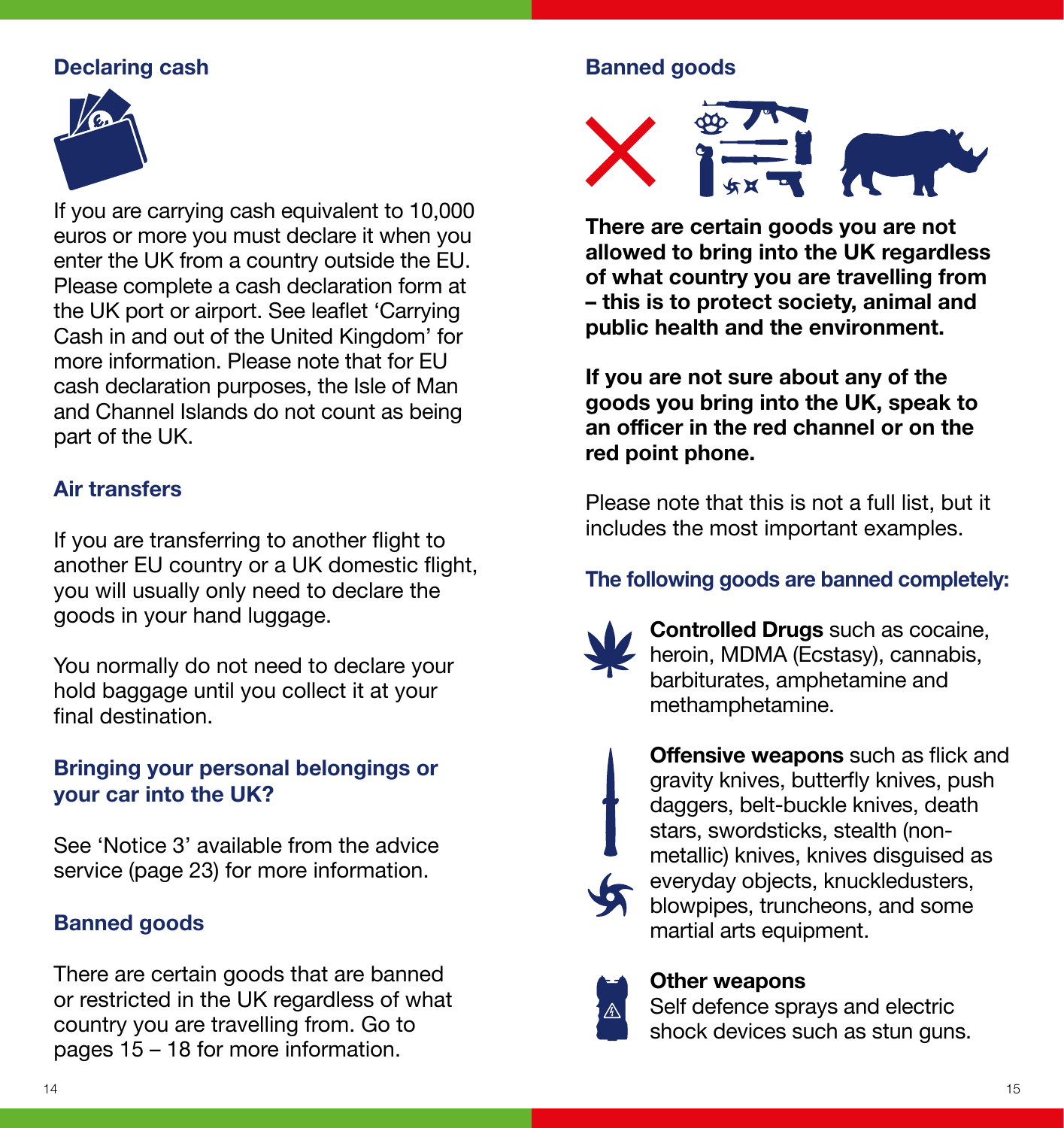**Indecent and obscene material** such as books, magazines, films, videos, DVDs and software.

This includes:

- material featuring children;
- material containing extreme violence; and
- any other pornography that cannot be legally bought in the UK.

## **The following goods may be detained and you may be prosecuted by the intellectual property right holder:**



## **Counterfeit, pirated and patentinfringing goods** such as CDs, DVDs, clothing, footwear and designer goods from non-EU countries

## **The following are also banned but in certain cases may be brought into the UK if you have obtained the relevant licence or permit:**



**Firearms, explosives and ammunition** including blank firing or replica firearms that can be converted to fire bullets.

Realistic imitation firearms can only be imported for an authorised purpose or function such as participating at an historical re-enactment.

**Samurai Swords** with a curved blade exceeding 50cms in length can only be imported for an authorised purpose or function such as participation in martial arts events or religious ceremonies.

## **For more information, call the advice service on 0300 200 3700**



**Live animals** – Pet animals (such as dogs, cats and ferrets) may only be brought into the United Kingdom if they comply with the Pet Travel Scheme. If they are not Pet Travel Scheme compliant travel into the United Kingdom may be refused. Should non Pet Travel Scheme compliant animals be discovered on arrival into the United Kingdom, they may be licensed by Trading Standards (illegal landings) or by the Animal and Plant Health Agency (APHA) (for applications submitted before travel) and quarantined. **For other pets and further information, visit Defra's website [\(www.gov.uk/defra\)](http://www.gov.uk/defra) or email [pettravel@](mailto:pettravel%40apha.gsi.gov.uk?subject=) [apha.gsi.gov.uk](mailto:pettravel%40apha.gsi.gov.uk?subject=)**



Pet birds from non-EU countries may only be imported at specific ports if they are licensed by APHA and are checked by them on arrival. Horses, farm animals and productive poultry may not be imported as "pets". **For further information and advice on importing birds or farm animals, visit the Defra website or contact APHA by email at imports@ apha.gsi.gov.uk or by telephone on 01245 398298.**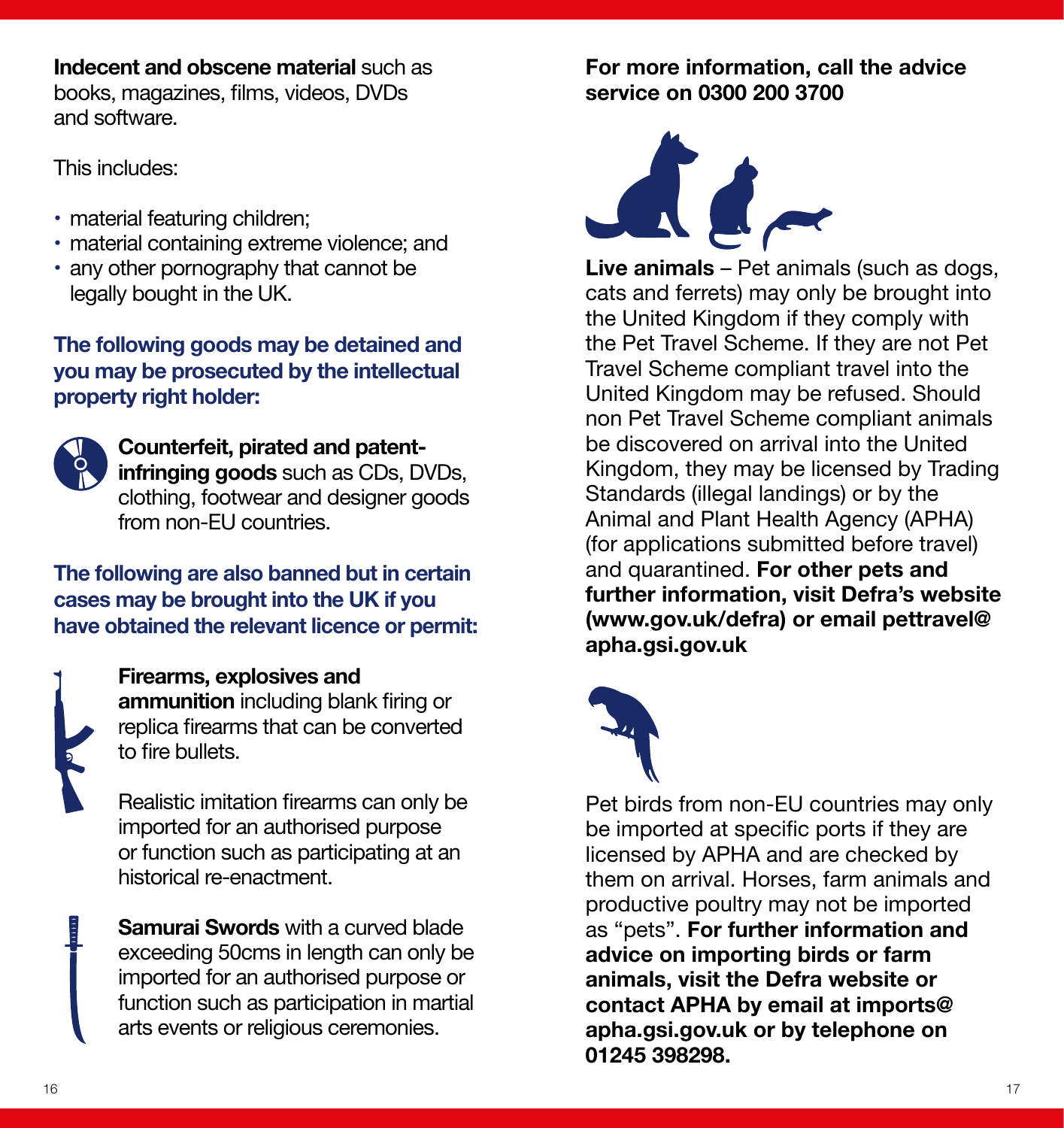## **Bringing illegal goods into the UK**



**Endangered animals or plants** including live animals, birds and plants, or goods made from them, such as jewellery, shoes, bags and belts, even if they were openly on sale in the countries where you bought them, unless you have a valid CITES permit. This also includes caviar, ivory, coral, shells and crocodile, alligator and snake skin taken from endangered animals.

**For more information and advice, go to www.defra.gov.uk/ahvla-en/ imports-exports/cites or call the Licensing and Registration Service on +44 (0)117 372 8749. Lines are open Monday to Friday, 8am to 5pm.**



**Certain radio transmitters** such as CB radios and cordless phones that are not approved for use in the UK.

#### **For more information and advice, call Ofcom on 020 7981 3000**



**Rough diamonds** If you are bringing in rough (i.e. uncut or unpolished) diamonds from outside the EU, you must have a valid Kimberley Process **Certificate** 

**For more information and advice, go to www.gov.uk/guidance/cites-importsand-exports or, contact APHA at the Centre for International Trade, Bristol +44 (0)117 3723700. Lines are open Monday to Friday, 8am to 5pm.**



Carrying goods that are banned or for which you don't have the necessary licence or permit is illegal – if you get caught smuggling, there are severe penalties including imprisonment. It is important that you follow the advice below.

- Never bring banned goods into the UK.
- Never carry anything into the UK for someone else.
- If you are driving, make sure all your passengers know what goods are banned and restricted.

If you are using a vehicle for smuggling goods, we may also seize your vehicle.

• Never smuggle an animal into the UK. Even though a pet may be tame, it can carry rabies, which could have disastrous consequences.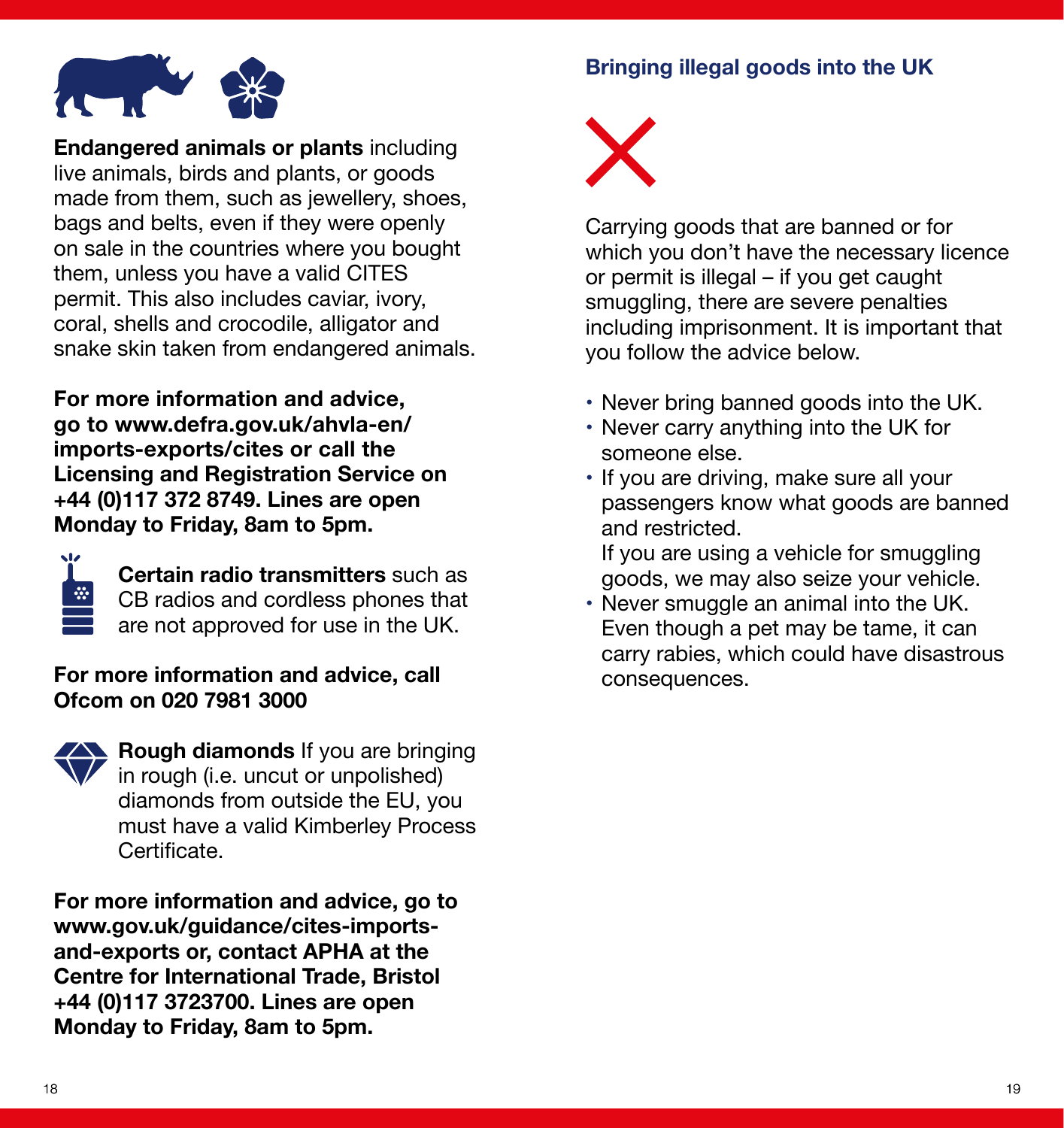## **Contacting us about smuggling**

Call the Customs Hotline to report suspicious activity in relation to smuggling, customs, excise and VAT fraud including:

- alcohol, cigarettes and tobacco, drugs and oils
- Missing Trader Intra Community (Carousel) Fraud
- money laundering
- other banned or restricted goods and weapons

#### **Telephone**

Free Phone (from UK landlines) 0800 595 000

If calling from Belgium, Denmark, France, Germany, Republic of Ireland, Netherlands please telephone: 00800 555 95000

If calling from mainland Spain please telephone: 900 988 922

Opening hours 24 hours a day, seven days a week

#### **Online**

Any information you may have regarding suspicious activity in relation to smuggling, customs, excise and VAT fraud can be passed to HMRC by using their secure online web form:

**<www.hmrc.gov.uk/customs-hotline>**

#### **Post**

Write to the Customs Hotline Freepost address to report all types of smuggling, customs, excise and VAT fraud

Freepost SEA 939 PO Box 100 Gravesend, Kent DA12 2BR

**Fax** Free Fax number: 0800 528 0506

#### **Email**

If you cannot use the online web form please email us to report suspicious activity in relation to smuggling, customs, excise and VAT fraud. customs.hotline@hmrc.gsi.gov.uk

#### **Feedback**

We welcome your feedback as it can help us improve our service to you. If you want to make a complaint or compliment:

Email: complaints&compliments@homeoffice.gsi. gov.uk

Or write to us at:

Complaints & Compliments, Long Corridor, 11th Floor, Lunar House, Wellesley Road, Croydon, CR9 2BY

For full details on how to make a complaint or compliment or to see how we have been acting on feedback visit.

#### **www.gov.uk/government/organisations/ border-force/about/complaints-procedure**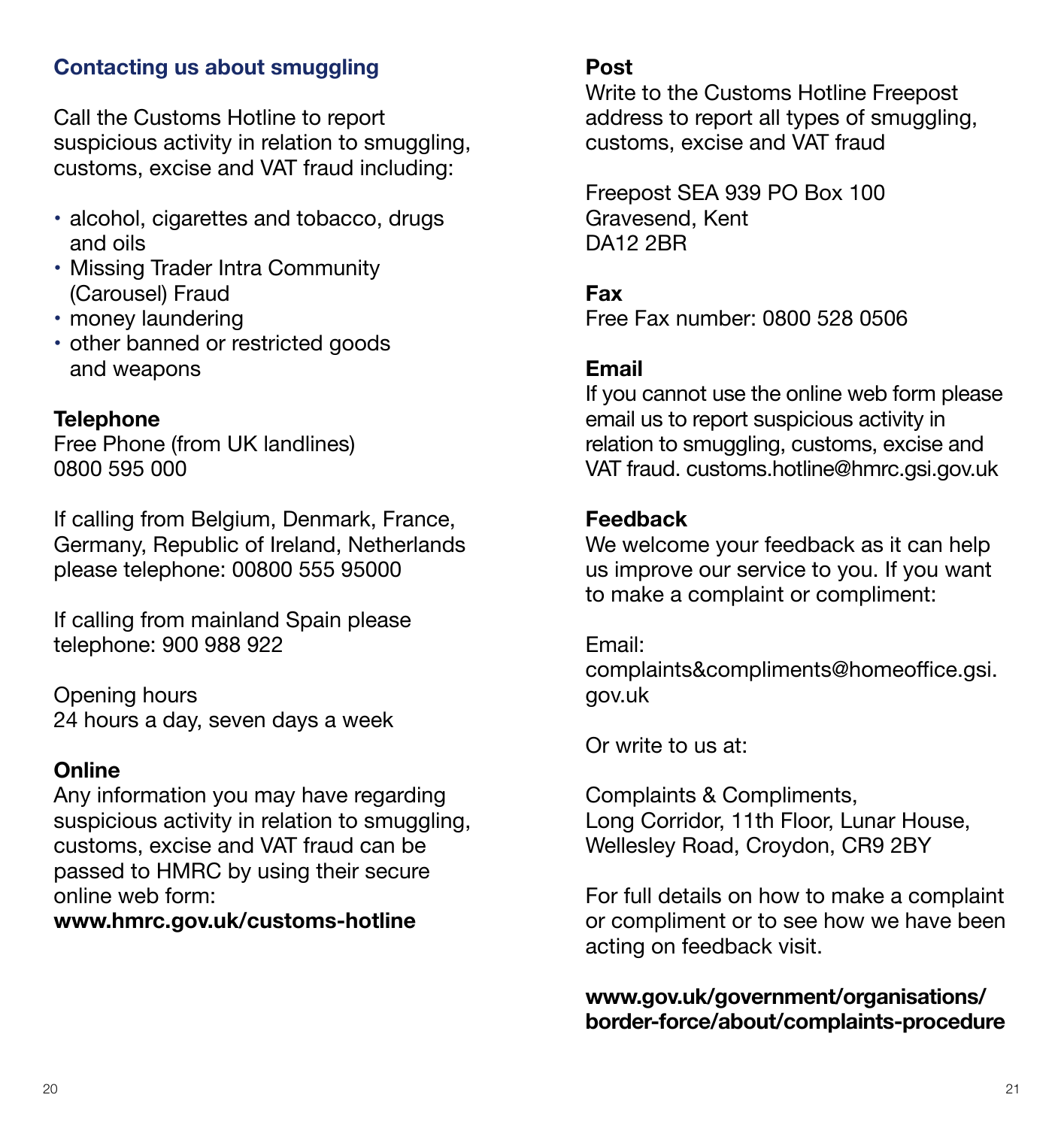## **Your rights**

As a traveller, you have the right to expect our officers to be courteous, impartial and behave with integrity.

If you break the rules we may seize your goods and any vehicle used to transport them. We will give you information that details the seized items and why we seized them. It will also include details on how you can appeal if you think the seizure was unlawful and how to ask for your goods or vehicle back.

For more information about the appeals process, see 'Notice 12A'.

## **Our rights**

Our officers expect to do their job with the co-operation and support from the travelling public. We have the right to stop, question and check travellers for banned or restricted goods, and seize any smuggled goods, or vehicles used for smuggling.